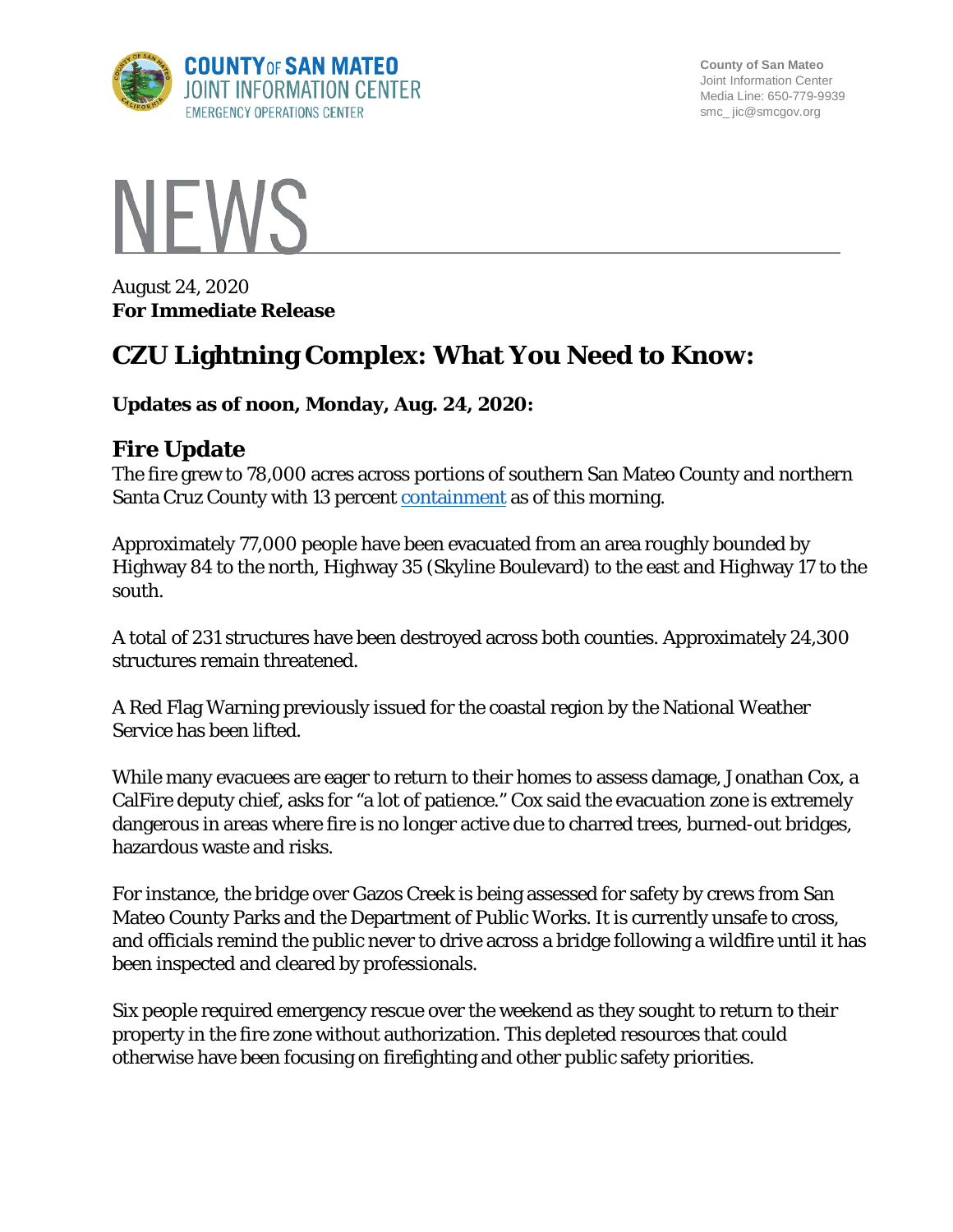For CalFire updates, follow<https://twitter/CALFIRECZU> or sign up for email updates at <https://tinyurl.com/czulightning>

For information about the County of San Mateo's response as well as evacuation zone maps, go to<https://www.smcgov.org/smc-wildfire-response>

# **Federal Approval of California Disaster Declaration**

President Trump over the weekend declared a major disaster exists in California due to the wildfires, making the County of San Mateo eligible for federal funding assistance.

Assistance can include grants for temporary housing and home repairs, low-cost loans and additional programs to help individuals and business owners.

Residents and business owners who sustained losses in the designated counties can begin applying for assistance tomorrow by registering online at [http://www.DisasterAssistance.gov](http://www.disasterassistance.gov/) or by calling 1-800-621-FEMA(3362) or 1-800-462- 7585 (TTY) for the hearing and speech impaired. The toll-free telephone numbers will operate from 7 a.m. to 10 p.m. (local time) seven days a week until further notice.

### **Care and Shelter**

The County of San Mateo has established two evacuation centers:

- Half Moon Bay High School, 1 Lewis Foster Dr, Half Moon Bay
- San Mateo County Event Center, 1346 Saratoga Drive, San Mateo

# **Donations**

**Donations:** New, unopened donations of diapers, baby formula and school supplies will be accepted starting today through Friday from 10 a.m. to 3 p.m. at the [San Mateo County](https://www.smcec.co/) [Event Center,](https://www.smcec.co/) Expo Hall, 1346 Saratoga Drive, San Mateo.

For school supplies, day backs, pens, highlighters, notebooks, pencil sharpeners, markers and clipboards as well as small bottles of hand sanitizer are needed.

No other donations are being accepted as this time at any location.

The situation is fluid and, while we appreciate interest in donating, we are not equipped to accept, sort and distribute donations beyond what is requested at this time.

Financial donations can be sent to Puente or the Red Cross. Donation Links: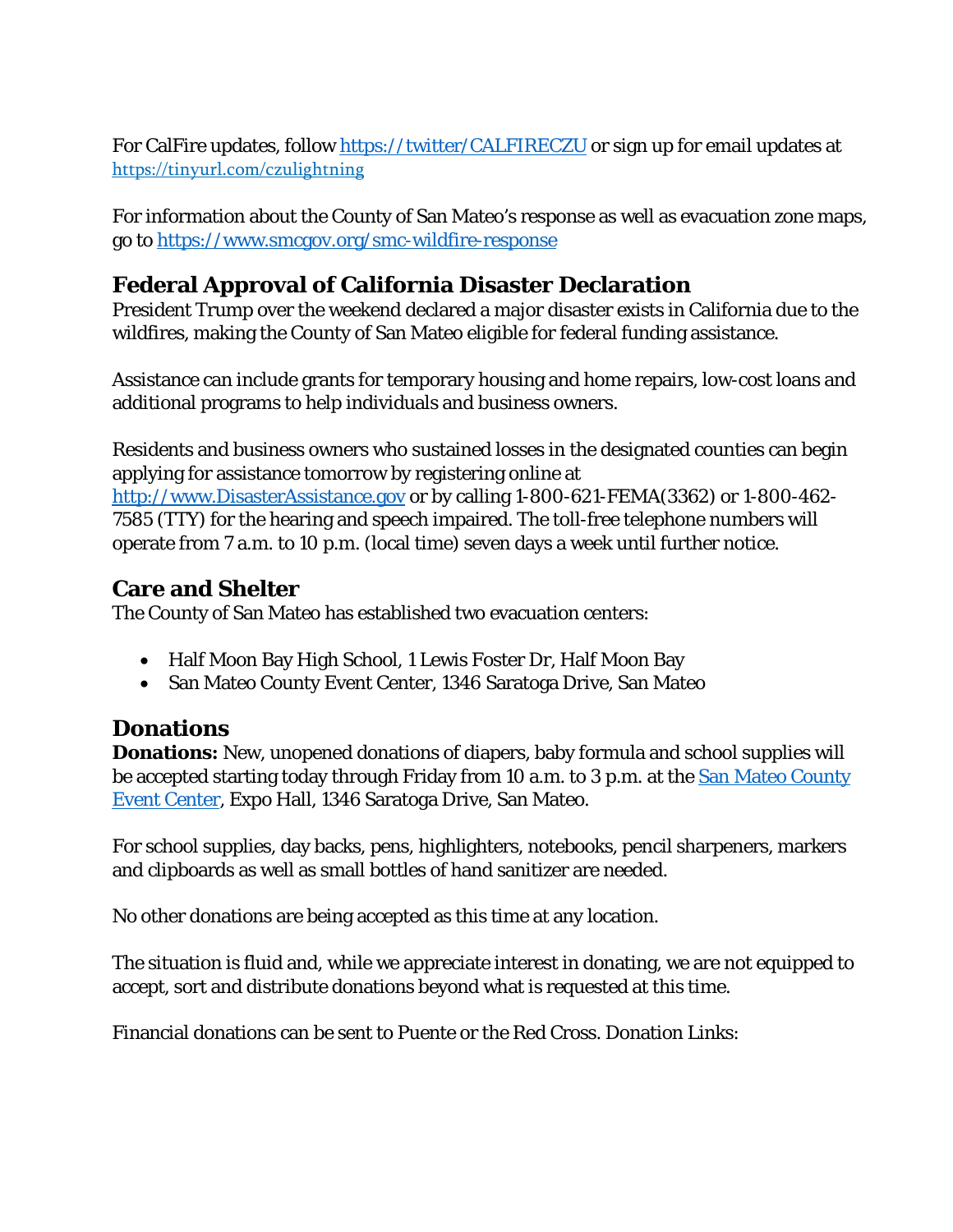[American Red Cross Northern California Coastal Region](https://www.redcross.org/local/california/northern-california-coastal.html) [Puente de la Costa Sur Emergency Fire Relief Fund](https://mailchi.mp/mypuente.org/fire-relief-200819?fbclid=IwAR2ZwI_3POQpielrGiMjPIeYZdqjlJEs-Z0WAk4rZH7NH1JB9XCzYWIWU4g)

# **Animal Care: Donations Needed**

Evacuated large farm animals are being accepted at the Cow Palace in Daly City. For information and assistance, call the San Mateo County Large Animal Evacuation Group at 650-450-0520 or visit<https://smclaeg.org/>

Farm animals that have not been evacuated yet are being fed and cared for by the San Mateo County Large Animal Evacuation Group.

The Peninsula Humane Society is accepting donations of pet food, cat litter and newspapers at its Coyote Point Shelter location, 12 Airport Blvd., San Mateo, CA 94401 and financial donations online at<https://phs-spca.org/donateonline>

To donate to the Cow Palace Livestock Evacuation Center, visit [www.cowpalace.com](http://www.cowpalace.com/) for a list of needs.

To help feed and support animals evacuated by the San Mateo County Lage Animal Evacuation Group, go to [www.smclaeg.org](http://www.smclaeg.org/) and click on the Volunteer Now button.

Donate feed and supplies to support the large animal evacuees at HMB Feed & Fuel, 331 Main St., Half Moon Bay, CA ; 650-726-4814. Financial donations can be made online at [https://smclaeg.org](https://smclaeg.org/)

# **Road Closures**

Public safety official continue to ask the public to avoid the San Mateo County coast to keep roadways clear for first responders and evacuees.

Major roadways across southern San Mateo County west of Highway 35 (Skyline Boulevard) are closed. The list includes:

- Highway 84 west of Highway 35 (the ["four corners"](https://goo.gl/maps/u7sqicXnAT8w2BWj8) intersection)
- Highway 35 south of Highway 84
- Highway 1 between Rossi Road and Año Nuevo
- Sections of Alpine Road, Pescadero Creek Road, Whitehouse Canyon Road, Cloverdale Road and other local roads

A full list of closures is at:<https://www.smcgov.org/smc-wildfire-response>

Additional road closures may occur at any time due to emergency needs.